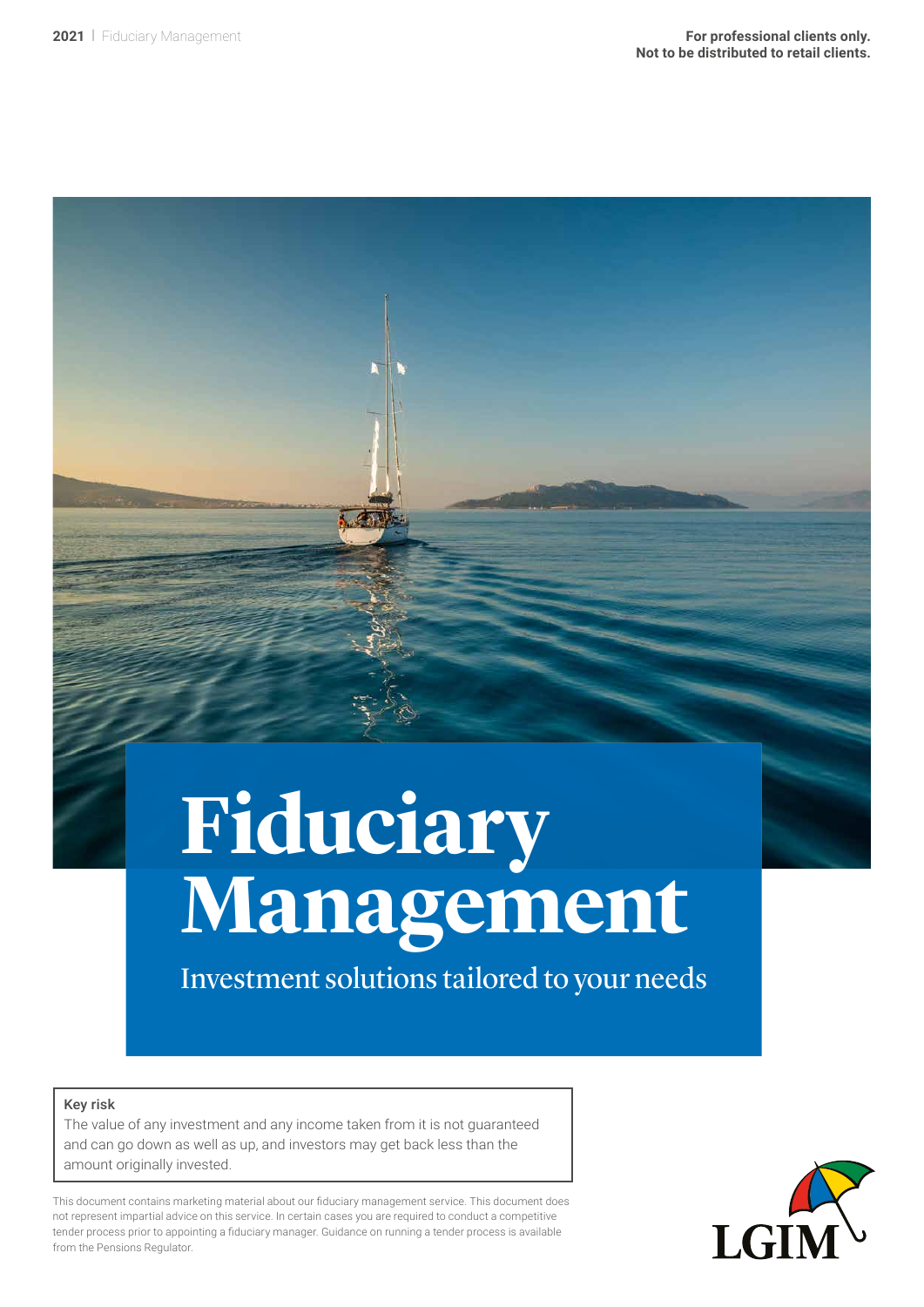



# **The defined benefit pension challenge**

Trustees and sponsors of defined benefit pension schemes face a difficult environment. There is more pressure than ever to control risks and costs, take account of and report on ESG ('environmental, social and governance') factors, and to put in place a clear plan for delivering member pensions in full.

As the largest manager of UK pension scheme assets, LGIM is here to help. Through our fiduciary management service we can provide clear investment advice to help you define your objectives, and then take responsibility for meeting those objectives through the day-to-day management of your scheme's overall investment portfolio. Our responsible approach to investment seeks to deliver positive outcomes for both investors and wider society.

LGIM manages £1,241 billion<sup>1</sup> of assets for global investors, and we are the UK's largest pension fund asset manager<sup>2</sup>, with around 3,000 UK pension scheme clients. We have over 2,500 staff, including 394 investment professionals, with portfolio managers having an average of 16 years of experience. We draw on our industry-leading pensions and investment expertise to deliver better outcomes for our clients, constantly innovating across public and private assets, index and active strategies.



## **How LGIM fiduciary management can help**

## **Why you should choose us**

**Focus on return drivers:** We concentrate on asset allocation, with an emphasis on implementing our best investment ideas and balancing potential risks and returns. Our breadth and depth of resources and expertise allow specialisation of analysis while retaining coverage of a global investment universe.

**Lower costs, lower risk:** Our scale means that we can keep our fees low, as well as avoiding unnecessary ancillary costs and charges through efficient implementation. Lower costs mean a reduced headwind to targeting the returns you need, thereby lessening the need to take risk in your portfolio.



**Future-proof approach:** Legal & General's insurance heritage makes us highly experienced in managing cashflow-matching portfolios for those aiming for self-sufficiency, and buy-out-aware investment strategies for those aiming to transfer liabilities to an insurer.



**All under one umbrella:** LGIM is able to access an incredibly broad spectrum of market opportunities without having to sub-delegate to third parties. This enables us to manage portfolios holistically, avoiding the additional operational risks that come from having to rely on external parties for implementation.



### **Advice**

We consider your scheme's unique circumstances and sponsor covenant, and advise on a journey plan and portfolio to meet your objectives

#### **Governance**

Effective delegation can significantly reduce trustees' governance burden without compromising on the investment approach

Whether your ultimate goal is selfsufficiency or full buy-out, we will be able to adapt your portfolio over time as your needs evolve

#### **Liability hedging**

As the UK's largest LDI manager, we are well-placed to reduce funding risk and match your scheme's liability cashflows using the optimal mix of instruments

#### **Asset growth**

 $\overline{\mathcal{A}}$ 

Our expertise in economic analysis and research is a key input in capturing opportunities to achieve your investment goals

#### **Risk management**

Full portfolio transparency, a low cost base and the ability to react quickly to changing market conditions enables us to efficiently manage your risk

#### **Resource**

Our specialist team can deliver the expertise, focus and time to manage the complex financial burden of pension schemes

#### **Cost control**

Using our size and scale, we aim to avoid high fees and hidden costs to save money for our clients

#### **Integrated ESG solutions**

ESG considerations can be fully integrated into your portfolio, and we will engage on your behalf for the benefit of both investors and wider society

#### $\circ$ **Route to buy-out** ่ ~⊅ ಜ

#### **Dynamic de-risking triggers**

Funding level monitoring and dynamic de-risking triggers help you capture opportunities to de-risk as your scheme's funding level improves

Delivering your scheme objectives through day-to-day management of your portfolio

1 LGIM internal data as at 30 June 2020. The AUM disclosed aggregates the assets managed by LGIM in the UK, LGIMA in the US and LGIM Asia in Hong Kong. The AUM includes the value of securities and derivatives positions 2 IPE Research 2020

#### Key risk

The value of any investment and any income taken from it is not guaranteed and can go down as well as up, and



 $\frac{1}{2}$ 



#### Key risk

The value of any investment and any income taken from it is not guaranteed and can go down as well as up, and investors may get back less than the amount originally invested.